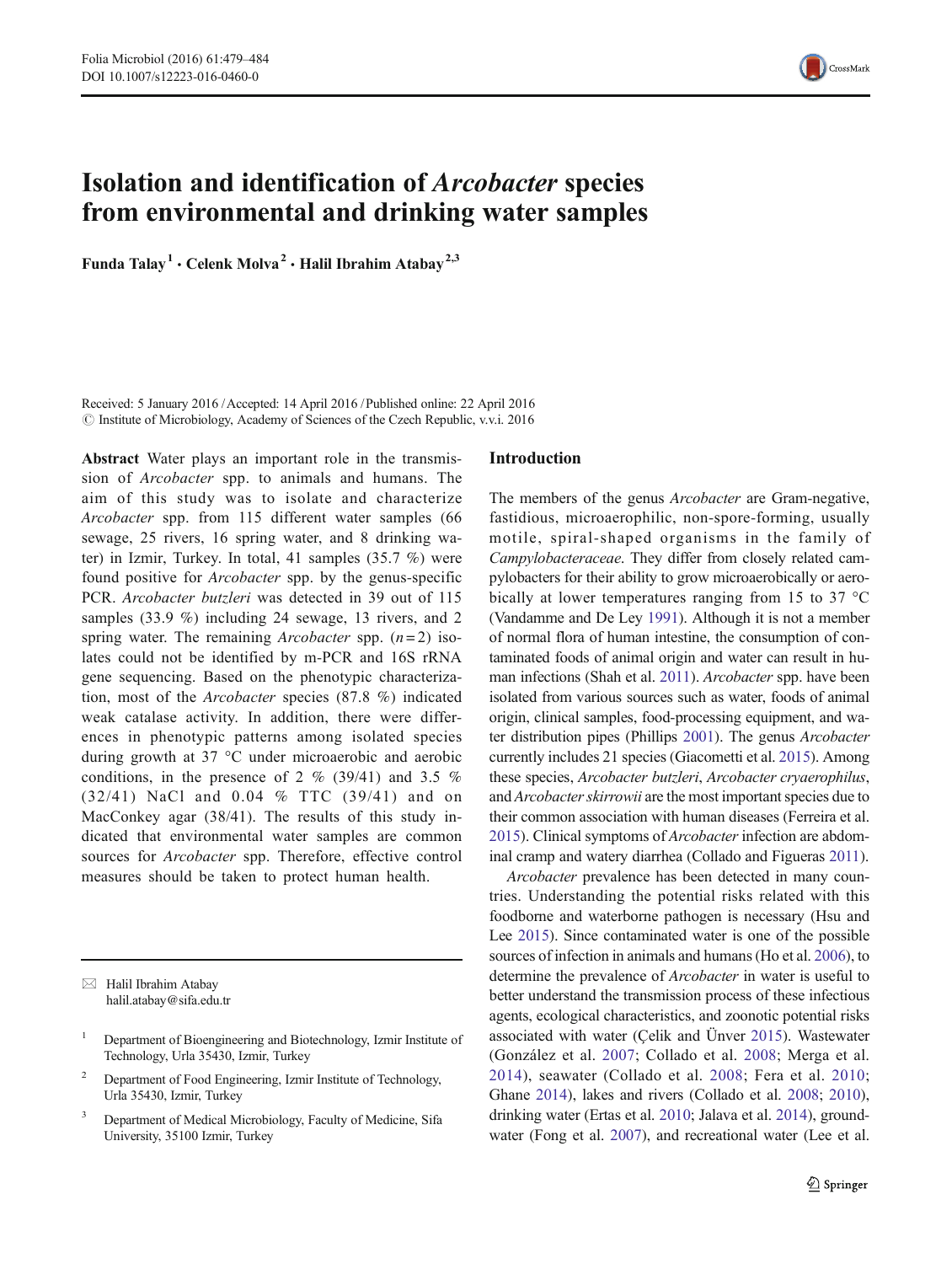[2012\)](#page-4-0) were found positive for the presence of Arcobacter spp. Recently, there is limited information in terms of the prevalence of Arcobacter spp. in water from Turkey (Ertas et al. [2010;](#page-4-0) Çelik and Ünver [2015](#page-4-0)). Therefore, the present study was aimed to isolate and characterize Arcobacter spp. from different water sources using phenotypic and molecular methods in Izmir, Turkey.

# Material and methods

## Bacterial strains

Reference strains of A. butzleri (LMG 10828), A. cryaerophilus 1A (LMG 9904) and 1B (LMG 10229), and A. skirrowii (LMG 6621) were kindly provided by Maria José Figueras from University of Rovira I Virgili, Spain.

#### Sample collection

A total of 115 samples including sewage  $(n=66)$ , river  $(n=25)$ , spring water  $(n=16)$ , and drinking water  $(n=8)$  were collected from 23 different sampling sites in Izmir and surrounding areas during a period of 7 weeks (February to April 2011). They were placed in separate sterile plastic bottles, transferred to the laboratory, and processed immediately.

## Isolation

Briefly, 200 mL of sample was centrifuged at 3500g for 15 min. Then, the supernatant was discarded. The resulting pellet was suspended in 20 mL Arcobacter Broth (Oxoid CM965, UK) with CAT supplement (Cefoperazone, Teicoplanin, Amphotericin B, Oxoid SR174, UK). The broths were incubated under microaerophilic conditions using an automated anaerobic system (Anoxomat, Mart Microbiology, The Netherlands) at 30 °C for 3 to 4 days. After enrichment, membrane filtration technique was applied using 0.45-μm pore size nitrocellulose membrane filters (Millipore HAWG047S1, USA) as described previously (Atabay and Corry [1997](#page-4-0)). Briefly, 100 μL of the enriched culture was pipetted onto the surface of membrane that had been placed onto the surface of blood agar base (Oxoid CM0055, UK) supplemented with 5 %  $(v/v)$  sheep blood. After incubation at room temperature for 30 min, the filters were carefully removed and discarded. Then, the filtrates were evenly distributed over the agar surface with a sterile spreader. Finally, the plates were incubated at 30  $\degree$ C for 48–72 h under microaerobic conditions. Two to three suspected colonies (pin-pointed, translucent, and watery colonies) (Shah et al. [2012a\)](#page-5-0) were selected from each plate and then subcultured by streaking on modified charcoal cefoperazone deoxycholate

agar (mCCDA, Oxoid CM739, UK). Pure cultures were tested for Gram staining, oxidase test (Merck 1.13300, Germany), and motility under phase contrast microscope. Gram-negative, spiral-shaped, motile, and oxidase-positive isolates were stored in 20 %  $(v/v)$  nutrient broth No. 2 (Oxoid CM0067, UK)-glycerol (AppliChem A1123, Germany) at −80 °C.

#### Phenotypic characterization

The isolates were characterized phenotypically using methods as previously described (Atabay and Corry [1997](#page-4-0); Atabay et al. [2008](#page-4-0)). These tests included catalase and  $H<sub>2</sub>S$  production, indoxyl-acetate hydrolysis (Fluka 04739, UK), growth at different temperatures under aerobic and microaerobic conditions, and growth in the presence of NaCl (2 and 3.5 %,  $w/v$ , AppliChem A1149, Germany) and 0.04 % TTC (Oxoid SR0229, UK) and on MacConkey agar (Oxoid CM0007, UK).

#### Genomic DNA isolation

DNA was extracted using a commercial genomic DNA isolation kit (PureLink® Kit, Invitrogen, Thermo Fisher Scientific, USA) according to the manufacturer's instructions. The concentration of each DNA was determined spectrophotometrically at 260 and 280 nm (NanoDrop 8000-Thermo Fisher Scientific, USA), adjusted to 20 ng/μL and stored at −20 °C.

## Genus-specific PCR

For the genus-specific PCR, the primer combinations ARCOI-ARCOII targeting a section of the 16S ribosomal RNA (rRNA) genes were used (Harmon and Wesley [1996\)](#page-4-0). The PCR reactions were performed in a 25-μL reaction mixture containing 2 μL template DNA, 2.5 μL of  $10 \times PCR$  buffer, 3 mmol/L  $MgCl<sub>2</sub>$ , 10 µmol/L of each of the primers, 0.2 mmol/L each of the four dNTPs (Fermentas, Thermo Fisher Scientific, USA), and 1.5 U Taq DNA polymerase (Fermentas, Thermo Fisher Scientific, USA). The thermal cycling conditions were initial denaturation at 94 °C for 4 min, followed by 29 cycles consisting of denaturation at 94 °C for 1 min, annealing at 56 °C for 1 min, and primer extension at 72 °C for 1 min. The final extension was performed at 72 °C for 7 min. PCR experiments were repeated twice for each strain. The amplified products were electrophoresed on 1 %  $(w/v)$  Tris-acetate-EDTA (TAE, 0.04 mol/L Tris-acetate, 0.001 mol/L EDTA pH 8.0) agarose gel using 1 kb ladder (Fermentas, Thermo Fisher Scientific, USA). The band patterns were analyzed in a gel documentation system (Vilber Lourmat, France). The DNA of the reference strains were used as positive controls and sterile deionized water was used as a negative control in PCR experiments.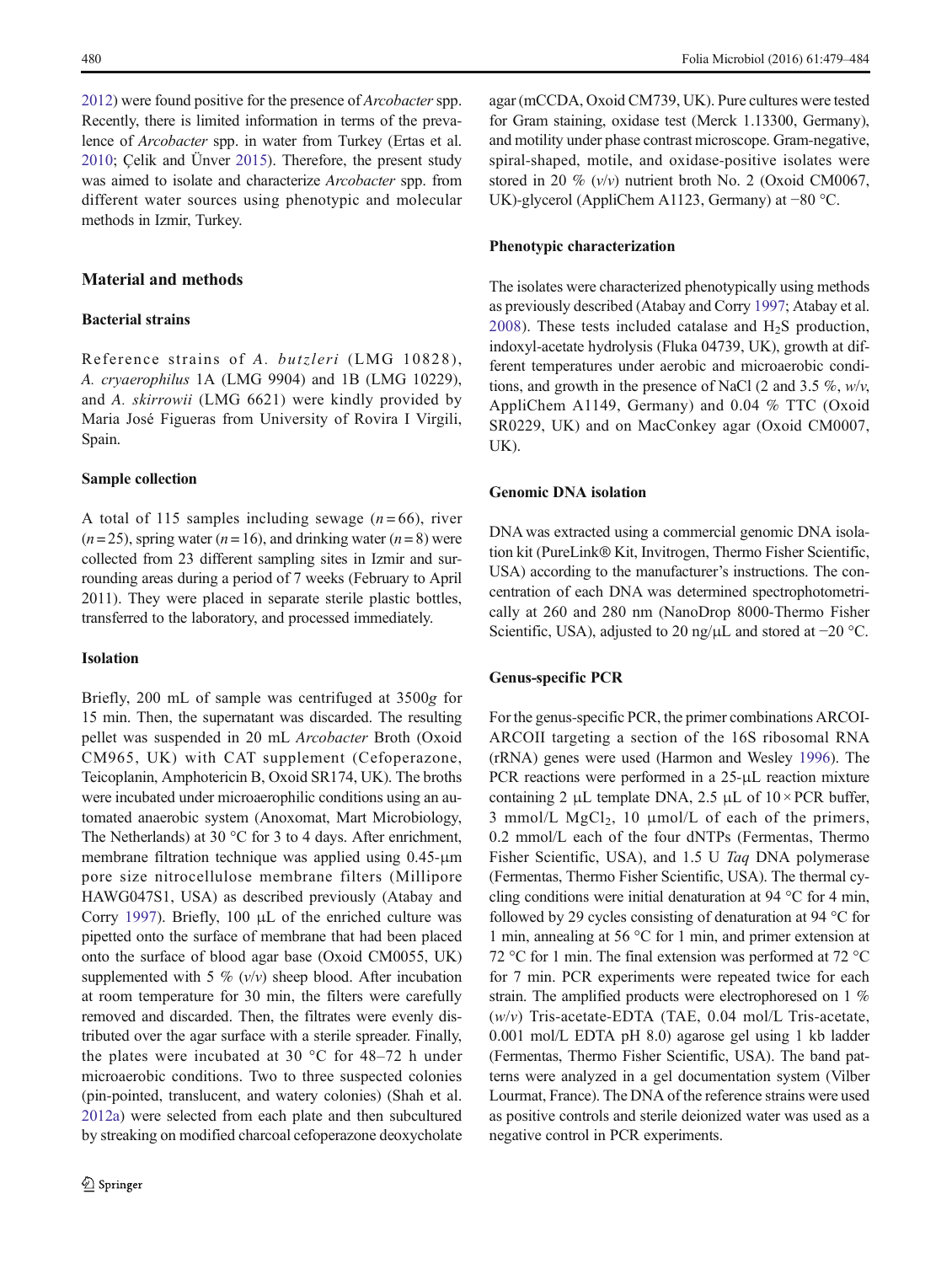#### Multiplex PCR

The isolates identified as *Arcobacter* spp. were examined by m-PCR using the primers developed by Houf et al. [\(2000\)](#page-4-0). The selected primers amplify a 257-bp fragment from A. cryaerophilus, 401 bp from A. butzleri, and 641 bp fragment from A. skirrowii. PCR reactions were performed in a  $25-\mu L$  reaction mixture containing 2  $\mu L$  template DNA, 2.5 μL of  $10 \times PCR$  buffer, 3 mmol/L MgCl<sub>2</sub>, 10 μmol/L of each of the primers, 0.2 mmol/L each of the four dNTPs (Fermentas, Thermo Fisher Scientific, USA), and 1.5 U Taq DNA polymerase (Fermentas, Thermo Fisher Scientific, USA). The PCR reactions were performed in a thermal cycler Bio-Rad C-100 (Bio-Rad, USA) with the following amplification conditions: a denaturation step at 94 °C for 3 min; 34 amplification cycles: denaturation at 94 °C for 30 s, annealing at 60 °C for 30 s, and extension at 72 °C for 1 min; and the final extension step at 72  $\degree$ C for 7 min. The PCR products were analyzed on 1.25 % (w/v) TAE-agarose gel using 100 bp ladder (Fermentas, Thermo Fisher Scientific, USA). The band patterns were analyzed in the gel documentation system (Vilber Lourmat, France). DNA from reference strains and sterile deionized water were used as positive and negative controls, respectively.

## 16S ribosomal RNA gene sequencing

The 16S rRNA genes were amplified using the same primers and conditions used for the genus-specific PCR (Harmon and Wesley [1996\)](#page-4-0). After purification, the amplicons were sequenced bidirectionally using the same primers by the ABI 3130 XL genetic analyzer (Applied Biosystems, Thermo Fisher Scientific, USA) with the Prism BigDye terminator cycle sequencing kit (Applied Biosystems, Thermo Fisher Scientific, USA). Partial 16S rRNA sequences were compared with the other 16S rRNA gene sequences in GenBank database to determine their sequence identities.

## Results and discussion

Water is an important source for the transmission of Arcobacter species to both animals and humans (Hsu and Lee [2015\)](#page-4-0). In the present study, the occurrence of Arcobacter spp. was investigated in 115 water samples (66 sewage, 25 rivers, 16 spring water, and 8 drinking water samples) collected from Izmir, Turkey.

Sixty-one isolates that were Gram-negative, oxidase-positive, and indicating typical cork-screw type motility were subjected to genus-specific PCR. Since PCR amplification of campylobacters from water samples is difficult due to the low levels in the environmental samples, a short preenrichment followed by a purification step of the isolated

genomic DNA is necessary before PCR analysis (Giesendorf et al. [1993;](#page-4-0) Van Camp et al. [1993\)](#page-5-0). Therefore, the genomic DNA was extracted from pure cultures obtained after preenrichment step. Based on the genus-specific PCR, 41 out of 61 isolates were identified as *Arcobacter* spp. yielding a 1223bp fragment (Harmon and Wesley [1996](#page-4-0)). The overall prevalence of Arcobacter spp. in water was 35.7 %. Based on the type of sample, the prevalence was found as 52 % (13/25) in river water, 36.4 % (24/66) in sewage, and 25 % (4/16) in spring water samples. Similar to a previous report from Kars, Turkey (Çelik and Ünver [2015](#page-4-0)), all drinking water samples were negative for Arcobacter spp. in this study most probably due to effective chlorination disinfection used for water treatment.

In the related literature, the prevalence of Arcobacter spp. has been reported in different water samples such as 23 % in river and 100 % in canal water (Morita et al. [2004\)](#page-4-0); 55.1 % in freshwater, seawater, and sewage samples (Collado et al. [2008\)](#page-4-0); 3 % in drinking water and 1 % in spring water (Ertas et al. [2010\)](#page-4-0); 75.2 % in recreational water (Lee et al. [2012](#page-4-0)); 11.11 % in chlorinated water (Shah et al. [2012a](#page-5-0)); 26.31 % in creek water and 18.36 % in stream water (Çelik and Ünver [2015](#page-4-0)); and 86.7 % in wastewater (Šilha et al. [2015](#page-5-0)). The variations in the presence of arcobacters in water may be due to use of different sample types, fecal contamination levels, seasonal variations, water temperature, and isolation method used. Fong et al. ([2007](#page-4-0)) suggested that extreme rainfall may provide in the transport of *Arcobacter* from wastewater treatment plants to groundwater. In another study, Lee et al. [\(2012](#page-4-0)) showed that the presence in recreational water was higher in September and the levels indicated a negative correlation with water temperature. It is known that *Arcobacter* spp. may survive better at lower temperatures in water (Fera et al. [2010](#page-4-0)). Also, the presence of Arcobacter spp. in water increases markedly with high levels of fecal contamination (Collado et al. [2008](#page-4-0)). As mentioned before, the method used for isolation may be effective on the recovery rates but there is no standardized protocol available for the isolation (Shah et al. [2012b\)](#page-5-0). In this study, membrane filtration technique after selective enrichment in Arcobacter Broth with CAT supplement was used to eliminate the incidence of background flora. The use of selective supplement may lead to lower recovery rates of Arcobacter spp. in environmental water samples. Since the cells in environmental samples are stressed or injured, it has been reported that the use of inhibitory compounds may inhibit the growth of environmental isolates resulting in reduced recovery rates of injured cells of Campylobacter strains (Diergaardt et al. [2004](#page-4-0)).

The m-PCR indicated that A. butzleri was the only one recovered from 33.9 % of the samples (Table [1](#page-3-0)). Previous studies have also showed that it is the most frequently associated species with water sources (Hsu and Lee [2015\)](#page-4-0). In total, 21 samples including sewage  $(n=13)$ , river water  $(n=7)$ , and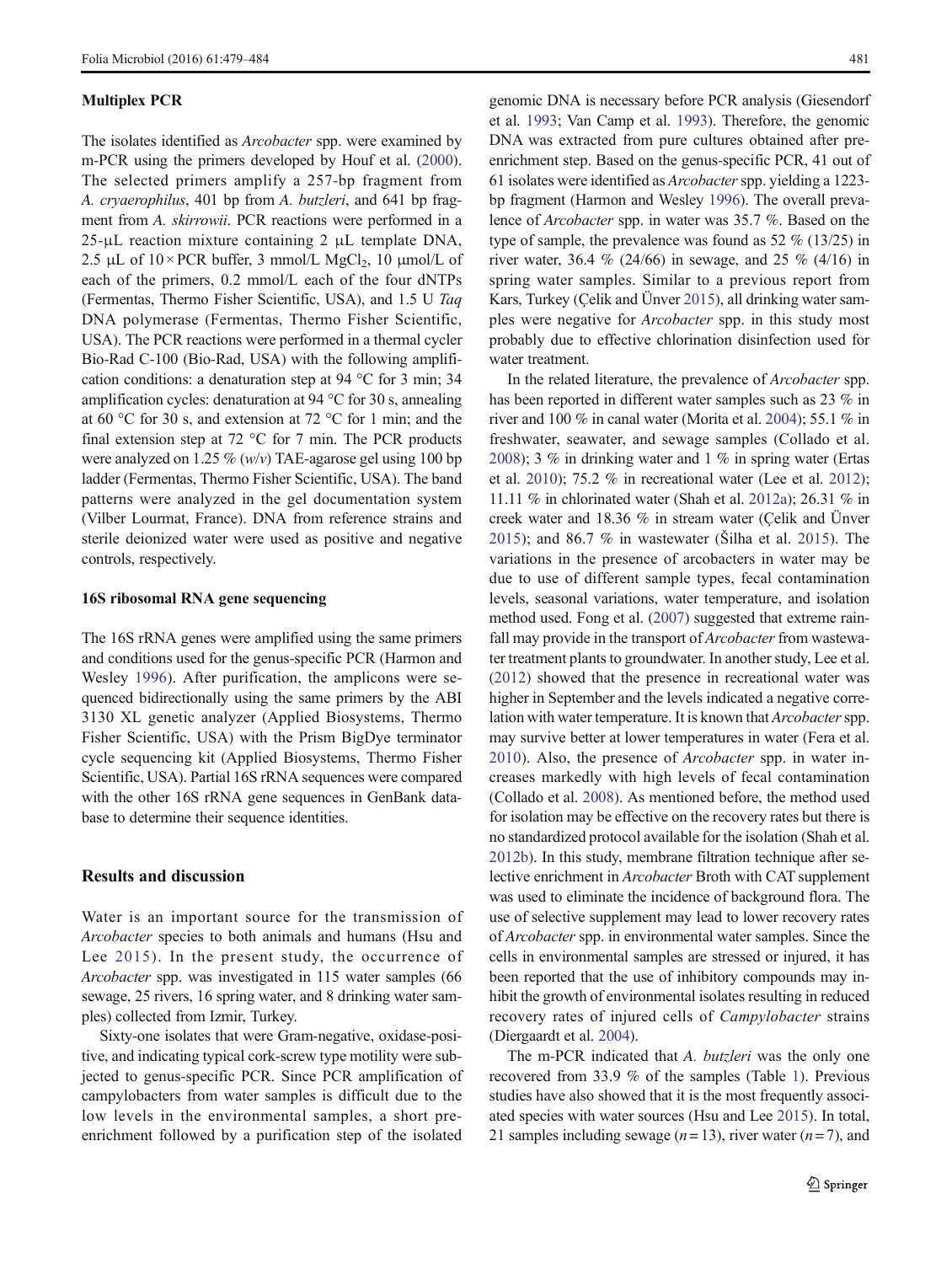| Source         | No. of samples collected | No. of <i>Arcobacter</i> spp. | No. of A. butzleri identified<br>by $m$ – PCR | No. of A. butzleri identified<br>by 16S rRNA sequencing | Unidentified |
|----------------|--------------------------|-------------------------------|-----------------------------------------------|---------------------------------------------------------|--------------|
| Sewage         | 66                       | 24 (36.4 $%$ )                | 13 $(19.7 \%)$                                | 11 $(16.7 \%)$                                          |              |
| River          | 25                       | 13 $(52 \%)$                  | 7(28%)                                        | 6(24%)                                                  |              |
| Spring water   | 16                       | 4 $(25\%)$                    | $1(6.25\%)$                                   | $1(6.25\%)$                                             | $2(12.5\%)$  |
| Drinking water | 8                        |                               |                                               |                                                         |              |
| Total          | 115                      | 41 $(35.7\%)$                 | 21 $(18.3\%)$                                 | 18 $(15.7%)$                                            | $2(1.74\%)$  |

<span id="page-3-0"></span>Table 1 Distribution of *Arcobacter* spp. in water based on the sample type and method used for species identification

spring water  $(n = 1)$  were positive for A. butzleri by m-PCR. A high genetic diversity existing within the genus and also between the species has been observed (Collado et al. [2010](#page-4-0); Kayman et al. [2012](#page-4-0)). The remaining Arcobacter species  $(n = 18)$  that were not identified with m-PCR were subjected to sequencing of 1223 bp of fragment within the 16S rRNA gene. Based on sequencing, most of these isolates  $(n=18)$  were assigned to A. butzleri with high level of similarities ranging from 96 to 99 %. These strains were obtained from sewage  $(n=11)$ , river water  $(n=6)$ , and spring water  $(n=1)$ . Two *Arcobacter* species from spring water could not be identified using m-PCR and sequencing (Table 1). The exact reasons for failure in identification of these isolates could be due to the lack of appropriate sequence of isolates and/or they could be a possible new strain/species.

The International Commission on Microbiological Specification for Foods (ICMSF [2002\)](#page-4-0) has considered A. butzleri to be a significant hazard to human health. Interestingly, 63 % of A. butzleri infections in humans occur mainly through consumption or close contact with contaminated water (Shah et al. [2011](#page-5-0)). A. butzleri can easily attach to water distribution pipe surfaces (stainless steel, copper, and plastic) which causes regrowth in the water distribution systems. Therefore, it is a significant problem in drinking water and food-processing plants with respect to public health (Assanta et al. [2002\)](#page-4-0). In fact, the overall recovery rates of A. butzleri were 52 % (13/25) in river water, followed by 36.4 % (24/66) in sewage water and 12.5 % (2/16) in spring water. In this study, sampling was done in the spring (February to April). These results were lower than those of the study conducted in Spain by Collado et al. ([2010](#page-4-0)) in which A. butzleri was found more prevalent in sewage during spring (91.7 %) and summer (83.3 %) in Spain. Ghane ([2014](#page-4-0)) also reported that A. butzleri was predominant in the spring and summer in the Caspian Sea with an occurrence rate of 3.04 and 2.28 %, respectively.

A. butzleri was the only species identified in all sample types. In a recent study (Šilha et al. [2015](#page-5-0)), the most frequent isolated species in wastewater was A. cryaerophilus (38.1 %). Collado et al. ([2008](#page-4-0)) isolated species of A. butzleri (94 %), followed by A. cryaerophilus (30  $%$ ) and A. skirrowii (1.8  $%$ ) in environmental water samples. In another study, Morita et al. [\(2004\)](#page-4-0) found that A. butzleri was the most frequent species isolated from river water samples in Japan and canal water samples in Thailand. Çelik and Ünver ([2015](#page-4-0)) suggested that A. cryaerophilus and A. skirrowii may not be detected in environmental water or may be present under detection limit of methods due to the differences in ecological and biological characteristics of the organism. A. butzleri may indicate stronger viability than other species in water and may show competitive inhibitory effect on the other species present in population dynamic (Çelik and Ünver [2015\)](#page-4-0).

As seen from Table 2, all Arcobacter species gave positive reaction for indoxyl-acetate hydrolysis and growth at 30 °C

Table 2 The biochemical characteristics of Arcobacter spp. isolated from water samples

|                                                    | A. butzleri<br>identified by<br>m-PCR<br>$(n=21)$ | A. butzleri<br>identified<br>by 16S rRNA<br>sequencing<br>$(n=18)$ | Unidentified<br>$(n=2)$ |
|----------------------------------------------------|---------------------------------------------------|--------------------------------------------------------------------|-------------------------|
| Indoxyl-acetate<br>hydrolysis<br>Catalase activity | 21                                                | 18                                                                 | $\overline{2}$          |
| Strong                                             | 1                                                 | 4                                                                  |                         |
| Weak                                               | 20                                                | 14                                                                 | $\overline{c}$          |
| $H2S$ production                                   |                                                   |                                                                    |                         |
| Microaerophilic at                                 |                                                   |                                                                    |                         |
| 30 °C                                              | 21                                                | 18                                                                 | $\overline{2}$          |
| $37^{\circ}$ C                                     | 19                                                | 13                                                                 | $\overline{2}$          |
| 42 °C                                              | 19                                                | 14                                                                 | 1                       |
| Aerobiosis at                                      |                                                   |                                                                    |                         |
| $25^{\circ}$ C                                     | 21                                                | 18                                                                 | 2                       |
| 30 °C                                              | 21                                                | 18                                                                 | $\overline{2}$          |
| $37^{\circ}$ C                                     | 19                                                | 13                                                                 | $\mathfrak{D}$          |
| Growth in/on                                       |                                                   |                                                                    |                         |
| 2 % $(w/v)$ NaCl                                   | 20                                                | 17                                                                 | $\overline{c}$          |
| 3.5 % $(w/v)$ NaCl                                 | 14                                                | 16                                                                 | $\overline{c}$          |
| 0.04 % TTC                                         | 19                                                | 18                                                                 | $\overline{2}$          |
| MacConkey agar                                     | 18                                                | 18                                                                 | $\overline{2}$          |

TTC 2,3,5-triphenyltetrazolium chloride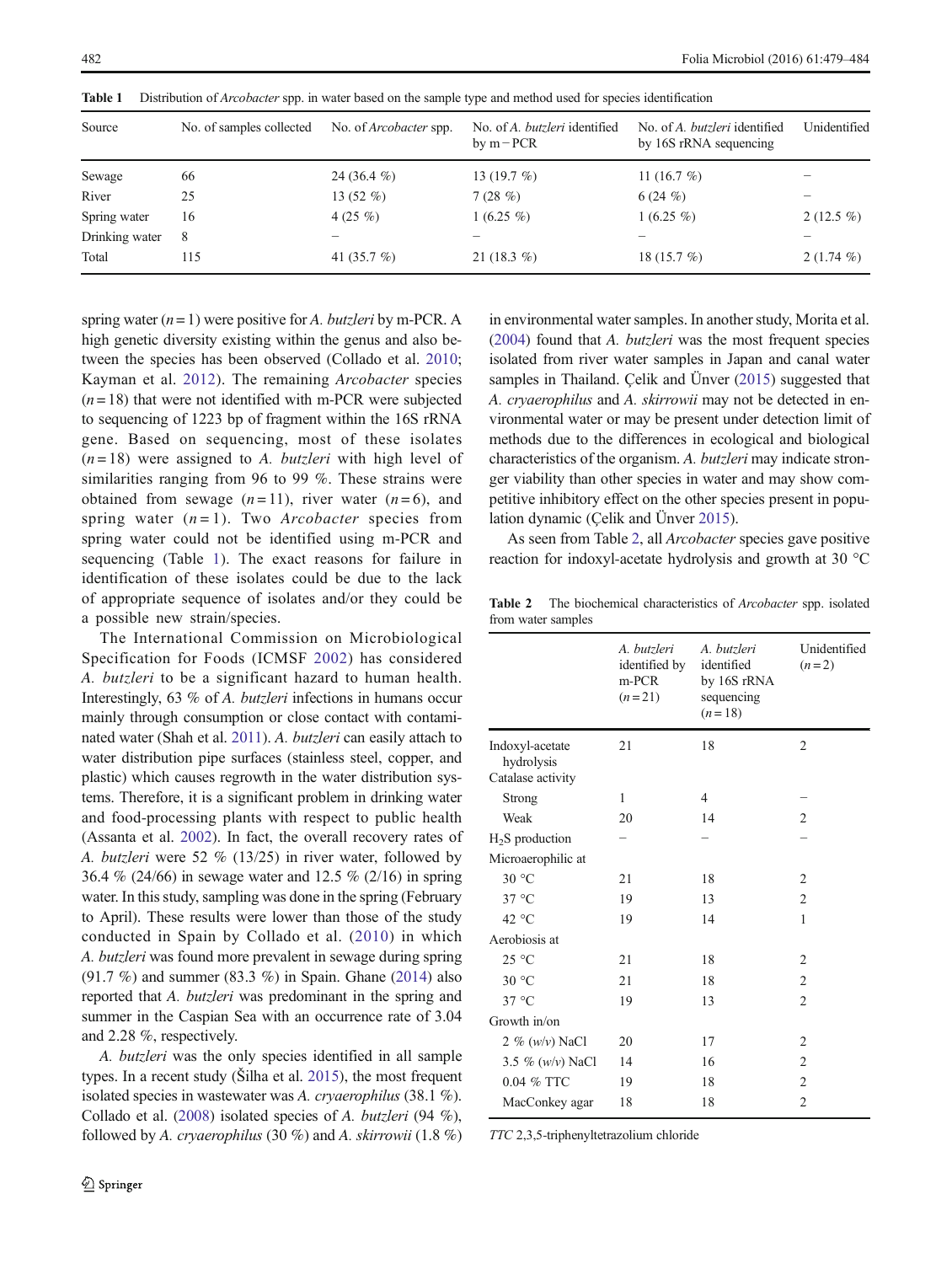<span id="page-4-0"></span>under microaerobic and aerobic conditions and at 25 °C during aerobic incubation and also failed in the production of H2S. Most Arcobacter species (87.8 %) indicated weak catalase activity. On the other hand, they gave variable results during growth at 37 °C under both conditions. Also, there were differences in phenotypic patterns among species during growth in the presence of 2 and 3.5 %  $(w/v)$  NaCl and 0.04 % TTC and on MacConkey agar (Table [2\)](#page-3-0). In total, 39, 32, and 39 of the 41 isolates grew in the presence of 2 and 3.5 % NaCl and 0.04 % TTC. And 38 strains were able to grow on MacConkey agar.

## **Conclusions**

On the basis of the results of this study, it can be concluded that A. butzleri is a potential waterborne pathogen present in sewage, river, and spring water in Izmir. The presence of A. butzleri in the environmental water is of great importance for water quality and human health. Therefore, it is necessary to develop appropriate prevention and control strategies against A. butzleri in water sources to minimize public health risks.

Acknowledgments The authors thank the members of the Biotechnology and Bioengineering Research Center of Izmir Institute of Technology.

## **References**

- Assanta MA, Roy D, Lemay MJ, Montpetit D (2002) Attachment of Arcobacter butzleri, a new waterborne pathogen, to water distribution pipe surfaces. J Food Protect 65:1240–1247
- Atabay HI, Corry JE (1997) The prevalence of Campylobacters and Arcobacters in broiler chickens. J Appl Microbiol 83:619–626
- Atabay HI, Unver A, Sahin M, Otlu S, Elmali M, Yaman H (2008) Isolation of Arcobacter species from domestic geese (Anser anser). Vet Microbiol 128:400–405
- Çelik E, Ünver A (2015) Isolation and identification of Arcobacter spp. by multiplex PCR from water sources in Kars region. Curr Microbiol 71:546–550
- Collado L, Figueras MJ (2011) Taxonomy, epidemiology, and clinical relevance of the genus Arcobacter. Clin Microbiol Rev 24:174–<sup>192</sup>
- Collado L, Inza I, Guarro J, Figueras MJ (2008) Presence of Arcobacter spp. in environmental waters correlates with high levels of fecal pollution. Environ Microbiol 10:1635–1640
- Collado L, Kasimir G, Perez U, Bosch A, Pinto R, Saucedo G, Huguet JM, Figueras MJ (2010) Occurrence and diversity of Arcobacter spp. along the Llobregat River catchment, at sewage effluents and in a drinking water treatment plant. Water Res 44:3696–3702
- Diergaardt SM, Venter SN, Spreeth A, Theron J, Brözel VS (2004) The occurrence of campylobacters in water sources in South Africa. Water Res 38:2589–2595
- Ertas N, Dogruer Y, Gonulalan Z, Guner A, Ulger I (2010) Prevalence of Arcobacter species in drinking water, spring water, and raw milk as determined by multiplex PCR. J Food Prot 73:2099–2102
- Fera MT, Gugliandolo C, Lentini V, Favaloro A, Bonanno D, La Camera E, Maugeri TL (2010) Specific detection of Arcobacter spp. in estuarine waters of Southern Italy by PCR and fluorescent in situ hybridization. Lett Appl Microbiol 50:65–70
- Ferreira S, Queiroz JA, Oleastro M, Domingues FC (2015) Insights in the pathogenesis and resistance of Arcobacter: a review. Crit Rev Microbiol 25:1–20
- Fong TT, Mansfield LS, Wilson DL, Schwab DJ, Molloy SL, Rose JB (2007) Massive microbiological groundwater contamination associated with a waterborne outbreak in Lake Erie, South Bass Island, Ohio. Environ Health Perspect 115:856–864
- Ghane FGMM (2014) Isolation of Arcobacter butzleri from Caspian Sea's water. J Appl Environ Microbiol 2:61–64
- Giacometti F, Salas-Mass N, Serraino A, Figueras MJ (2015) Characterization of Arcobacter suis isolated from water buffalo (Bubalus bubalis) milk. Food Microbiol 51:186–<sup>191</sup>
- Giesendorf BAJ, van Belkum A, Koeken A, Stegeman H, Henkens MHC, van der Plas J, Goossens H, Niesters HGM, Quint WGV (1993) Development of species-specific DNA probes for Campylobacter jejuni, C. coli, and C. lari by polymerase chain reaction fingerprinting. J Clin Microbiol 31:1541–1546
- González A, Botella S, Montes RM, Moreno Y, Ferrús MA (2007) Direct detection and identification of Arcobacter species by multiplex PCR in chicken and wastewater samples from Spain. J Food Protect 70: 341–347
- Harmon KM, Wesley IV (1996) Identification of Arcobacter isolates by PCR. Lett Appl Microbiol 23:241–244
- Ho HT, Lipman LJ, Gaastra W (2006) Arcobacter, what is known and unknown about a potential foodborne zoonotic agent! Vet Microbiol 115:1–13
- Houf K, Tutenel A, De Zutter L, Van Hoof J, Vandamme P (2000) Development of a multiplex PCR assay for the simultaneous detection and identification of Arcobacter butzleri, Arcobacter cryaerophilus and Arcobacter skirrowii. FEMS Microbiol Lett 193:89–94
- Hsu TT, Lee J (2015) Global distribution and prevalence of Arcobacter in food and water. Zoonoses Public Health 62:579–589
- ICMSF (2002) Microorganisms in foods. 7. Microbiological testing in food safety management. international commission on microbiological specifications for foods. Kluwer Academic/Plenum Publishers, New York
- Jalava K, Rintala H, Ollgren J, Maunula L, Gomez-Alvarez V, Revez J, Palander M, Antikainen J, Kauppinen A, Räsänen P, Siponen S, Nyholm O, Kyyhkynen A, Hakkarainen S, Merentie J, Pärnänen M, Loginov R, Ryu H, Kuusi M, Siitonen A, Miettinen I, Domingo JWS, Hänninen ML, Pitkänen T (2014) Novel microbiological and spatial statistical methods to improve strength of epidemiological evidence in a community-wide waterborne outbreak. PLoS One 9:e104713
- Kayman T, Abay S, Hizlisoy H, Atabay HI, Diker KS, Aydin F (2012) Emerging pathogen Arcobacter spp. in acute gastroenteritis: molecular identification, antibiotic susceptibilities and genotyping of the isolated arcobacters. J Med Microbiol 61:1439–1444
- Lee C, Agidi S, Marion JW, Lee J (2012) Arcobacter in Lake Erie beach waters: an emerging gastrointestinal pathogen linked with humanassociated fecal contamination. Appl Environ Microbiol 78:5511– 5519
- Merga JY, Royden A, Pandey AK, Williams NJ (2014) Arcobacter spp. isolated from untreated domestic effluent. Lett Appl Microbiol 59: 122–126
- Morita Y, Maruyama S, Kabeya H, Boonmar S, Imsuphan B, Nagai A, Kozawa K, Nakajima T, Mikami T, Kimura H (2004) Isolation and phylogenetic analysis of Arcobacter spp. in ground chicken meat and environmental water in Japan and Thailand. Microbiol Immunol 48:527–533